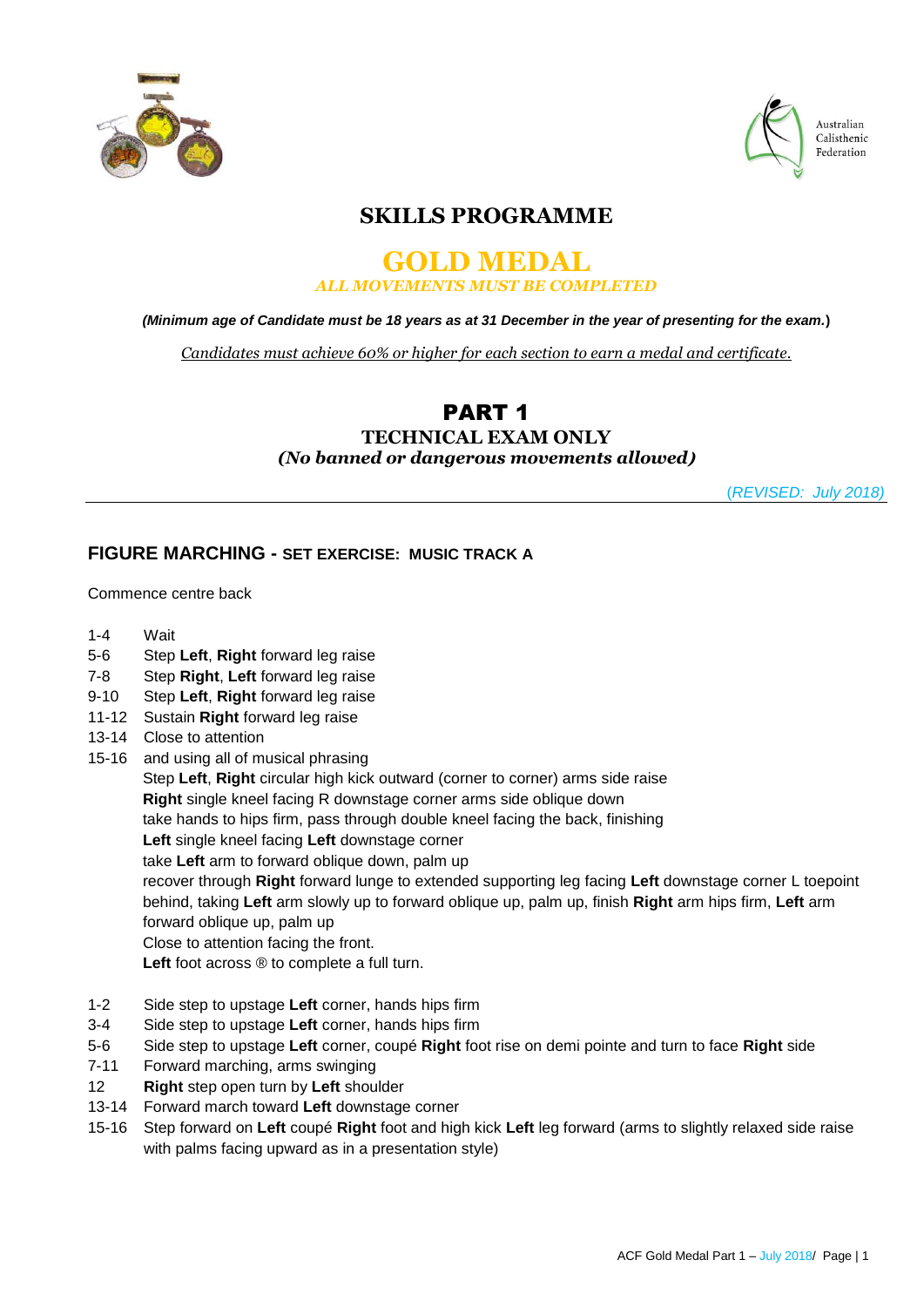### **FIGURE MARCHING - SET EXERCISE cont'd…**

- 1 -2 **Left** step forward to attention facing **Left** side
- 3-6 Mark time facing **Left** side
- 7-8 About turn with forward step closing to attention facing **Right** side
- 9-11 Forward march to **Right** side, arm swinging
- 12 Corner turn to front
- 13-15 Forward march with arm swinging
- 16 Close **Right** foot to attention
- 1-4 2 x **Left** side steps, lifting arms to side oblique up, palms up
- 5- 8 Mark time moving backwards bringing arms down to attention
- 9-10 **Right** side step **Left** leg circular high kick outward (corner to corner) arms at side raise
- 11-12 Finish with full turn on demi point by **Left** shoulder, arms to attention
- 13-16 Boureé back **Left** foot in front, lifting arms to side oblique up with palms up, finish in 5th on demi pointe, arms side oblique upward

### **FREE EXERCISES**

Perform each of the following movements

| 1. | Forward walkover changing legs: L & R                                                                                                                                                                                              | 2. | Backward walkover from forward leg raise -<br>leg of choice<br>Leg raise minimum hip height                                                                                                                                                                                                                                                                                                                                                                                      |  |
|----|------------------------------------------------------------------------------------------------------------------------------------------------------------------------------------------------------------------------------------|----|----------------------------------------------------------------------------------------------------------------------------------------------------------------------------------------------------------------------------------------------------------------------------------------------------------------------------------------------------------------------------------------------------------------------------------------------------------------------------------|--|
| 3. | Supported Arabesque Release: L & R<br>Held from behind, other arm obliquely forward<br>down with palm down, then release<br>support and maintain legs with arms in 1 <sup>st</sup><br>arabesque alignment with palm facing down    | 4. | Circular leg raise into high arabesque: L & R<br>Outward:<br>Lift the leg through forward raise (arms neck rest)<br>to side raise (arms side raise)<br>into low arabesque (hips firm position)<br>followed by high arabesque (hips firm position)<br>close at attention<br>Repeat in reverse – Inward: $L$ & $R$<br>High arabesque to low arabesque (hips firm)<br>Carry leg to side raise (arms side raise)<br>and leg to forward raise (arms neck rest)<br>close at attention. |  |
| 5. | <b>Reverse Valdez:</b>                                                                                                                                                                                                             | 6. | Pivot Mount: L & R                                                                                                                                                                                                                                                                                                                                                                                                                                                               |  |
|    | Leg of choice. Arms optional                                                                                                                                                                                                       |    | Other arm at neckrest                                                                                                                                                                                                                                                                                                                                                                                                                                                            |  |
| 7. | Leg Mount with Relevé: L & R<br>Prepare leg mount holding heel in front or<br>$1 - 2$<br>behind, other arm at attention<br>$3 - 4$<br>Leg mount, other arm neck rest<br>$5 - 7$<br>Relevé and maintain leg mount<br>8<br>Attention | 8. | <b>Leg Mount Forward:</b><br>Leg of choice                                                                                                                                                                                                                                                                                                                                                                                                                                       |  |
| 9. | Head rest stand from standing:<br>Hand placement optional. Take legs to vertical.<br>Recover through kneeling position.<br>Own choice of leg.                                                                                      |    |                                                                                                                                                                                                                                                                                                                                                                                                                                                                                  |  |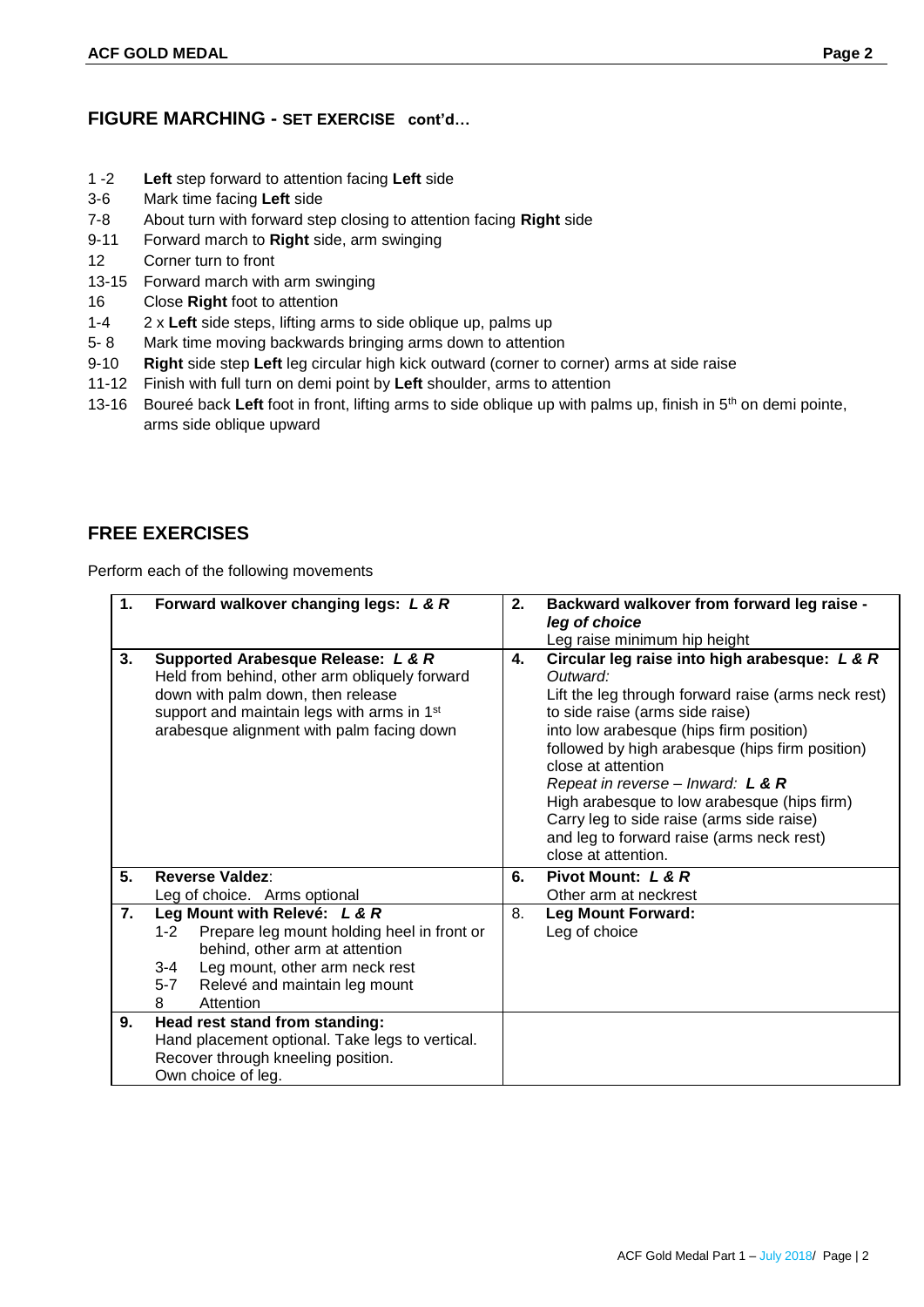# **ROD EXERCISES**

#### **The examiner will request that you perform 2 of the 3 following set combinations To (candidates) COUNTS ONLY.**

All combinations can be executed to the other side if you wish to use a preferred leg.

#### **Combination A**

*Commence at attention hands at ends of rod.*

- 1-2 Step forward on **right** leg to face **left** front corner, **right** side raise twist with curve overhead, **left** leg attitude derrière.
- 3 Maintain attitude and roll rod into **left** vertical twist.
- 4-5 Pivot in attitude to face **right** side, band-master flash towards **right**
- 6 Extend **left** leg into low arabesque, rod at forward raise.
- 7-8 Step forward towards **left** downstage corner, **left** forward oblique twist down
- 9-10 Pas de bourée piqué towards **left**, rolling rod into top grip **right** forward oblique twist down
- 11-12 Step back with **right** foot into **right** back lunge, swinging rod over **left** arm
- 13-14 Step back with **left** foot into **left** back lunge, swinging rod over **right** arm
- 15-16 Swing rod in **left** hand to **left** side oblique up, step forward on **left** foot, relevé with **right** side développé

*Finish with right forward step into classical pose (left foot derrière) flashing towards right into right side oblique twist up.*

#### **Combination B**

*Commence in classical pose left foot derrière, right side oblique twist up*

- 1 Lower **right** arm to side raise twist
- 2 Roll through flash position to **right** side raise twist top grip, développé **left** foot to side toe point on fondu
- **1 Left** side step, slide hands to ends of rod at upward stretch top grip<br> **2** Step back on **right** foot into left forward toe point facing **right** down
- 4 Step back on **right** foot into **left** forward toe point facing **right** downstage corner, **left** side oblique twist up, top grip.
- 5-8 Step forward on **right** leg into 1 handed walkover with **right** hand at side raise, close to attention facing **right** downstage corner.
- 9 **Left** forward raise twist with curve overhead, **left** forward lunge (front foot on demi-pointe)
- 10 Relevé into ¼ attitude turn to **left** downstage corner, lifting **right** leg with **left** side raise twist **right** curve overhead
- 11-12 Step across with **right** foot onto fondu, **left** leg coupé derrierè facing **left** downstage corner, **right** back twist forward
- 13-14 Step back onto **left** leg, pass through **left** side raise twist with curve overhead
- 15-16 Lunge back with **right** leg to face **right** downstage corner, **left** forward oblique twist down

### **Combination C**

*Commence facing the back left corner, attention with hands at ends of rod.*

- 1-2 Step forward on **right** leg and relevé into **left** leg high développé to side on demi-pointe, slide into **right** side oblique twist up
- 3-4 Relevé turn by **right** to face front with **left** leg low développé on demi-pointe, un-twist and re-twist into **left** side oblique twist down.
- 5-7 Step forward onto **left** leg into **right** grand jeté forward with **right** leg galop preparation, slide into 2 flashes under grip towards **right**, into **right** forward raise twist with curve overhead.
- 8 Step across with **left** foot to **right** downstage corner, **left** back twist forward with **right** back toe point
- 9-10 Take **right** leg to side to point on fondu, **right** side raise twist with curve overhead
- 11 **Right** leg retiré with **right** vertical twist facing the front
- 12 Step onto **right** foot finish in classical pose **left** foot derrierè, band-master flash towards **left**
- 13-14 **Left** leg beat in retiré, **right** vertical twist
- 15-16 **Left** side toe point on fondu, **right** side oblique twist up.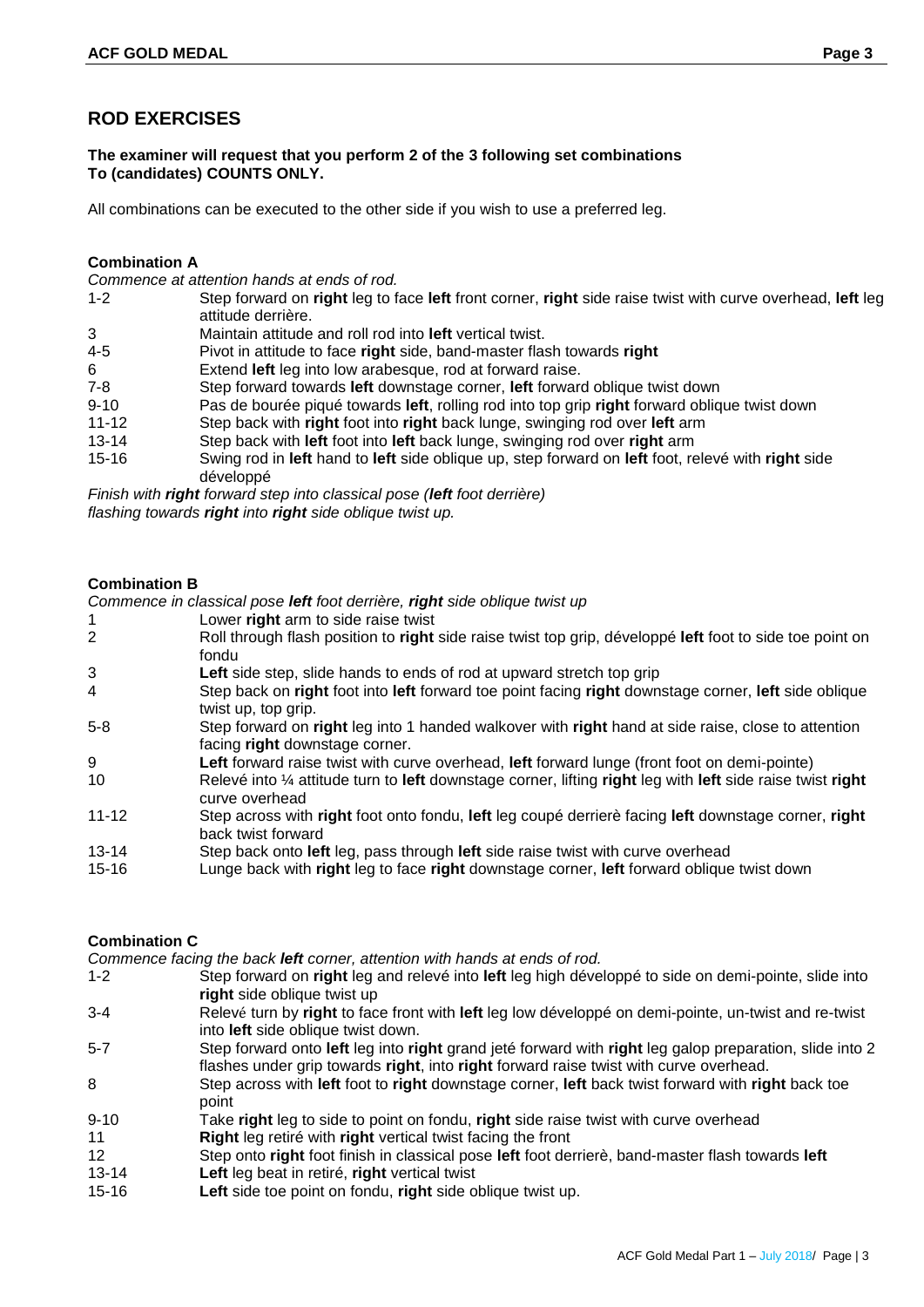# **CLUB SWINGING**

- **All swings will be requested**

| Inward:<br>- Hip/wrist swing<br>- changing sides without a backswing between                                                                                                                                                                                                      | 2. Outward:<br>- Hip/wrist swing<br>changing sides without a backswing between<br>- Hip cross                                                                                                                                                                                    |
|-----------------------------------------------------------------------------------------------------------------------------------------------------------------------------------------------------------------------------------------------------------------------------------|----------------------------------------------------------------------------------------------------------------------------------------------------------------------------------------------------------------------------------------------------------------------------------|
| 3. Parallel: (R or L directions)<br>- Double wrist cross - facing backward side                                                                                                                                                                                                   | 4. Side Windmill: (R or L directions)<br>- Double wrist cross - facing backward side<br>- Double Fold at side raise                                                                                                                                                              |
| 5. Outward Windmill:<br>- Hip/wrist swing (both sides of the body)<br>- Multiple hip swing<br>- Commence and finish with back swing both hands<br>- Neck cross either side<br>- Overhead wrist cross<br>- Hip cross<br>- Double wrist cross<br>- at forward raise facing the side | 6. Inward Windmill:<br>- Hip/wrist swing (both sides of the body)<br>- Multiple hip swing<br>- Commence and finish with back swing both hands<br>- Neck cross either side<br>- Overhead wrist cross<br>- Hip cross<br>- Double wrist cross<br>- at forward raise facing the side |

# **AESTHETIC/DANCE**

*Examiner will request that each of the following movements be performed individually (with leg of choice and choice of arm lines, optional entry and exit to each dance movement/step)*

- 1. Pirouette en dedans with fouetté double
- 2. Assemblé with beat (battu)
- 3. Saut de basque from 'lame duck' pirouette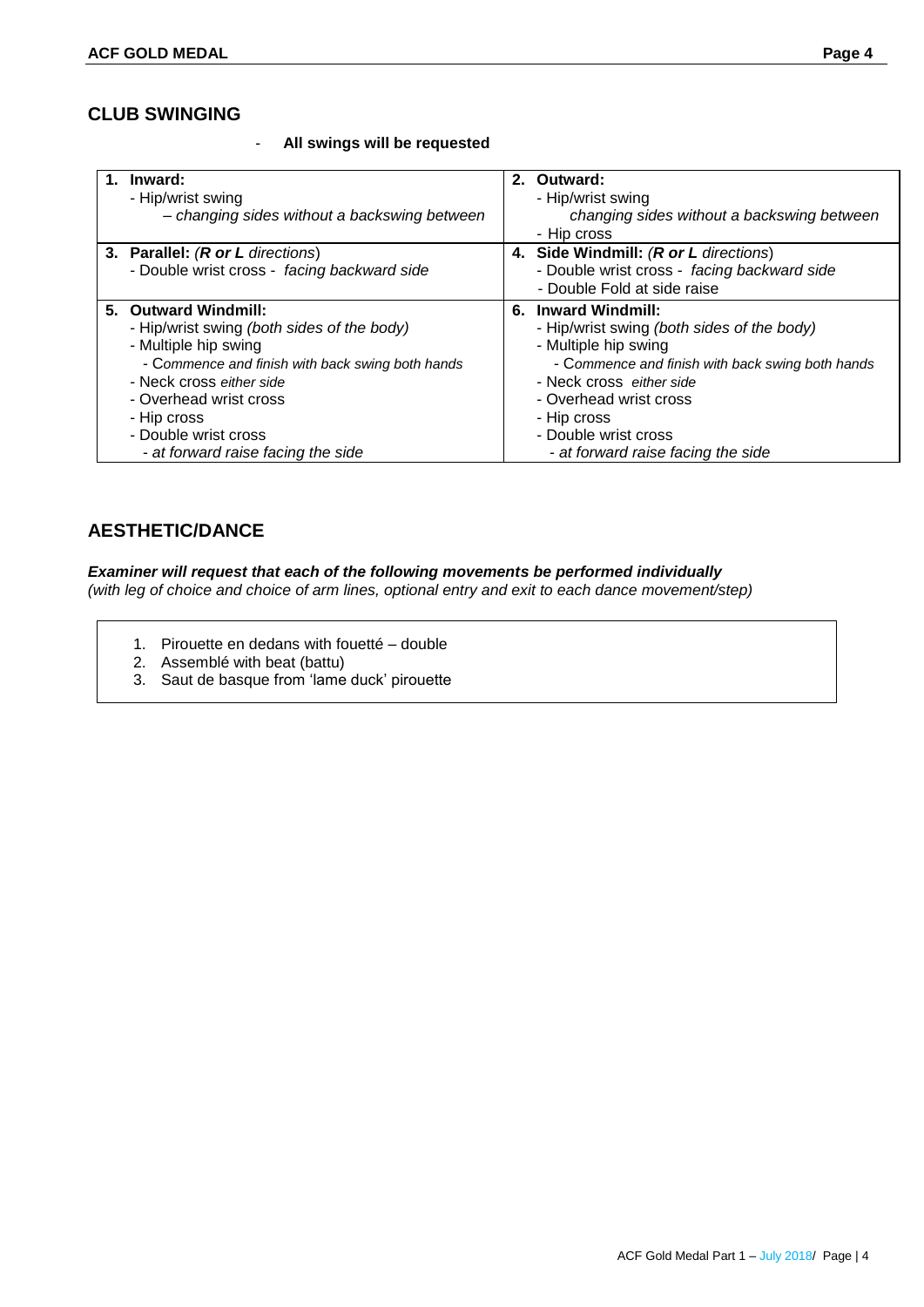# **AESTHETIC/DANCE** cont'd…

### *SET EXERCISE:* **MUSIC TRACK A**

*(Performed without skirt)*

# *ESSENTIAL TO VIEW VIDEO/FILM WHILST LEARNING THIS SET CHOREOGRAPHY FOR CORRECT TIMING*

# *NOTE:*

- *1. That many balletic terms have been adapted to calisthenic terminology*
- *2. Counts are a guide only*

### *Commencing in the LEFT upstage corner facing upstage*

| <b>Counts</b>   | Movements/positions/dance steps                                                | Arm positions/port de bras                              |
|-----------------|--------------------------------------------------------------------------------|---------------------------------------------------------|
| Intro           | Feet in classical pose LEFT foot derrière                                      | Low 2 <sup>nd</sup> with soft undulation of             |
|                 |                                                                                | the hands and lower arm                                 |
| $1 - 4$         | Enter stage with LEFT foot low développé to posé on LEFT foot,                 | Arms remain in soft undulating                          |
|                 | step forward with RIGHT foot (still facing upstage)                            | $low$ $2nd$                                             |
| $5-6$           | Low développé with LEFT foot to posé (RIGHT leg soft fondu) to                 | Arms to 4 <sup>th</sup> with LEFT arm up                |
|                 | bring feet to 5 <sup>th</sup> on demi-pointe LEFT foot devant                  |                                                         |
| $7 - 8$         | Bourée with half turn by LEFT to face the front finishing with                 | Arms $5th$                                              |
|                 | <b>RIGHT</b> foot devant                                                       |                                                         |
| $9 - 10$        | 4 chainés to RIGHT downstage corner on diagonal to centre stage                | Arms 2 <sup>nd</sup> to 1 <sup>st</sup> and opening to  |
|                 |                                                                                | high 2nd                                                |
| 11              | Continuing on diagonal step RIGHT, LEFT                                        | Arms 1st                                                |
| $\overline{12}$ | Posé on RIGHT foot with LEFT leg in demi-arabesque                             | Arms from 1st to high 2nd                               |
| 13              | Coupé over with LEFT leg (RIGHT foot derrière)                                 | Arms to preparation                                     |
| 14              | Step onto RIGHT leg taking LEFT foot back passing through 1st                  | <b>LEFT</b> arm through $1^{st}$ to $5^{th}$            |
|                 | with both legs extended                                                        | <b>RIGHT</b> arm preparation                            |
| $15 - 16$       | Penchée arabesque lifting LEFT leg                                             | Arms opening to 1 <sup>st</sup> arabesque               |
| 1               | Recover from penchée arabesque                                                 | Arms low 2nd                                            |
| $2 - 3$         | Travelling on diagonal to LEFT upstage corner                                  | Arm to 2nd, 1st                                         |
|                 | Step forward LEFT, RIGHT, LEFT and grand jeté en tournant,                     | Arms to 5th                                             |
|                 | finishing in arabesque fondu                                                   | Arms demi bras                                          |
| 4               | Relevé in demi-arabesque LEFT leg lifted                                       | Arms high 2nd                                           |
| $\overline{5}$  | LEFT leg coupé over, small forward step on RIGHT foot and galop                | Arms 1st                                                |
|                 | forward to RIGHT downstage corner with LEFT foot devant,                       | Arms 1 <sup>st</sup> arabesque                          |
|                 | quarter turn to face LEFT downstage corner and execute a RIGHT                 |                                                         |
|                 | foot cabriole derrière                                                         |                                                         |
| 6               | Turn to face LEFT upstage corner galop forward with RIGHT foot                 | Arms soft low 2nd                                       |
|                 | devant                                                                         |                                                         |
| $7 - 8$         | Facing upstage centre, execute a high développé to 2 <sup>nd</sup> with LEFT   | Arms $1^{st}$ to $4^{th}$ with each                     |
|                 | leg and repeat with RIGHT leg                                                  | développé                                               |
|                 |                                                                                |                                                         |
| 9               | Fouetté into LEFT leg attitude derrière (finish facing RIGHT                   | Arms 4 <sup>th</sup> LEFT arm up                        |
|                 | downstage corner)                                                              |                                                         |
| 10              | Coupé over with LEFT foot (RIGHT foot derrière)                                | Arms through 2 <sup>nd</sup> to preparation             |
| $\overline{11}$ | Bourrée back with feet in 5 <sup>th</sup> , LEFT foot devant, still facing the | Arms in high 2nd                                        |
|                 | RIGHT downstage diagonal                                                       |                                                         |
| 12              | LEFT side step to OP side (across body line) step on RIGHT foot                | Arms 1st passing through 4th to                         |
|                 | in preparation for renversé relevé en dehors (LEFT leg in attitude             | slightly open 4 <sup>th</sup> with RIGHT arm            |
|                 | derrière)                                                                      | up                                                      |
| 13              | Repeat renversé relevé en dehors (LEFT leg in attitude derrière)               | Arms 1 <sup>st</sup> passing through 4 <sup>th</sup> to |
|                 |                                                                                | slightly open 4 <sup>th</sup> with <b>RIGHT</b> arm     |
|                 |                                                                                | up                                                      |
| 14              | Forward split with LEFT leg, facing RIGHT downstage corner with                | Arms 1st to RIGHT arm to 5th with                       |
|                 | flowing side bend to the LEFT                                                  | <b>LEFT</b> arm softly placed on elbow                  |
|                 |                                                                                |                                                         |